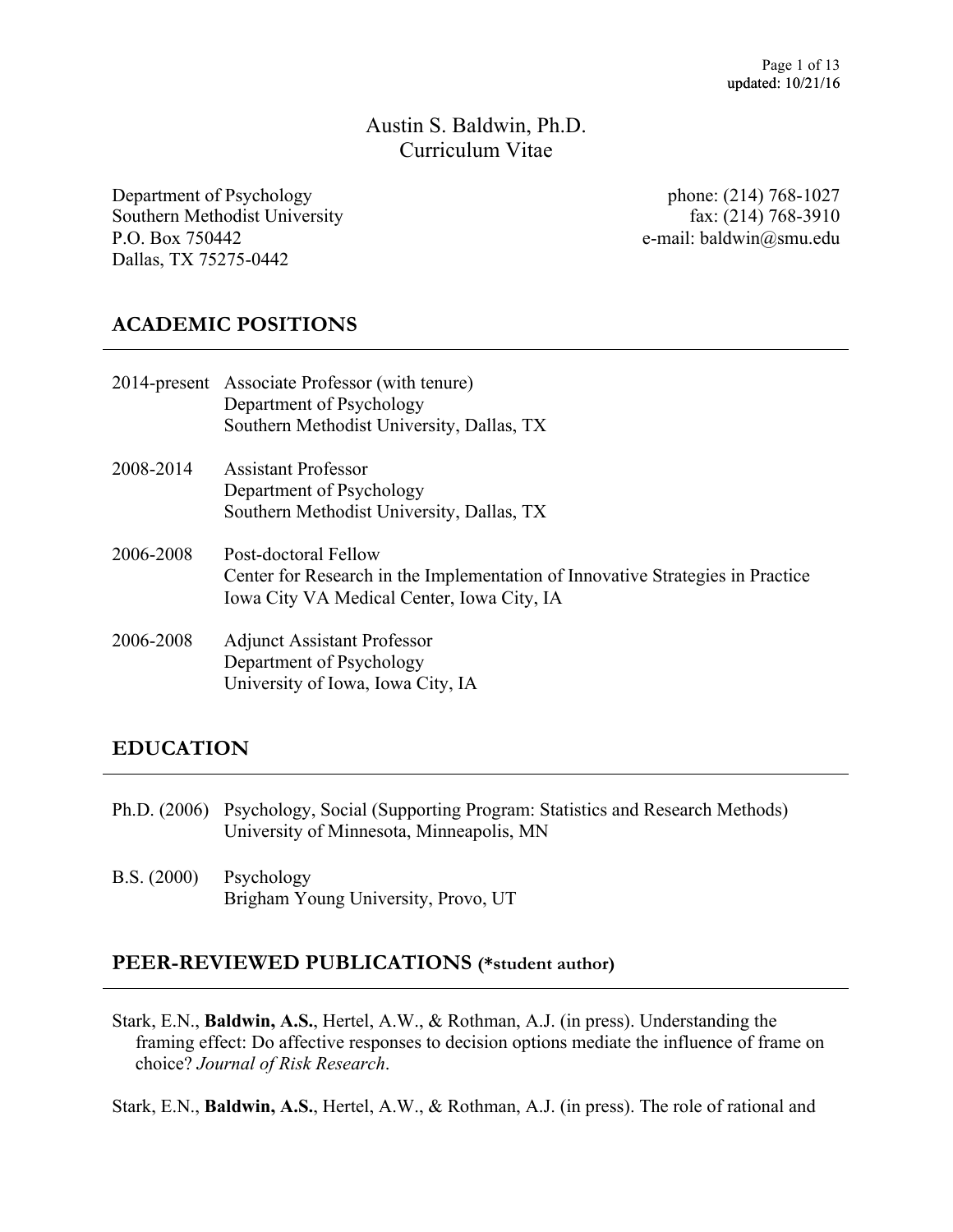experiential processing in influencing the framing effect. *Journal of Social Psychology*.

- Sala, M.\*, **Baldwin, A.S.**, & Williams, D.M. (2016). Affective and cognitive predictors of affective response to exercise: Examining unique and overlapping variance. *Psychology of Sport and Exercise, 27*, 1-8.
- Denman, D.C.\*, **Baldwin. A.S.**, Marks, E.G., Lee, S.C., & Tiro, J.A. (2016). Modification and validation of the Treatment Self Regulation Questionnaire to assess parental motivation for HPV vaccination of adolescents. *Vaccine, 34*, 4985-4990.
- Shay, L.A., Street, R.L., **Baldwin, A.S.**, Marks, E.G., Lee, S.C., Higashi, R.T., Skinner, C.S., Fuller, S., Persaud, D., & Tiro, J.A. (2016). Characterizing providers' HPV vaccine recommendations to undecided parents: A pilot study. *Patient Education and Counseling, 99*, 1452-1460.
- **Baldwin, A.S.**, Kangas, J.L.\*, Denman, D.C.\*, Smits, J.A.J., Yamada, T., & Otto, M.W. (2016). Cardiorespiratory fitness moderates the effect of an affect-guided physical activity prescription: A pilot randomized controlled trial. *Cognitive Behaviour Therapy, 45*, 445-457.
- Chmielewski, M., Sala, M.\*, Tang, R.\*, & **Baldwin, A.S.** (2016). Examining the construct validity of affective judgments of physical activity measures. *Psychological Assessment,* 28, 1128-1141.
- Baldwin, S.A., Fellingham, G.W., & **Baldwin, A.S.** (2016). Statistical models for positively skewed physical activity data in health research and behavioral medicine. *Health Psychology, 35*, 552-562.
- Tiro, J.A., Lee, S.C., Marks, E.G., Persaud, D., Skinner, C.S., Street, R.L., Wiebe, D.J., Farrell, D., Bishop, W.P., Fuller, S., & **Baldwin, A.S.** (2016). Developing a tablet-based self persuasion intervention promoting adolescent HPV vaccination: Protocol for a three-stage mixed-methods study. *JMIR Research Protocols, 5*, e19.
- Kangas, J.L.\*, **Baldwin, A.S.**, Rosenfield, D., Rethorst, C.D., & Smits, J.A.J. (2015). Examining the moderating effect of depressive symptoms on the relation between exercise and self efficacy during the initiation of regular exercise. *Health Psychology, 34*, 556-565.
- Loehr, V.G.\*, **Baldwin, A.S.**, Rosenfield, D., & Smits, J.A.J. (2014). Weekly variability in outcome expectations: Examining associations with related physical activity experiences during physical activity initiation. *Journal of Health Psychology, 19*, 1309-1319.
- Loehr, V.G.\*, & **Baldwin. A.S.** (2014). Affective forecasting error in exercise: Differences between physically active and inactive individuals. *Sport, Exercise, and Performance Psychology, 3,* 177-183.
- Holden, G.W., Brown, A.S., **Baldwin, A.S.,** & Croft, K.\* (2014). Reading research findings can change views about corporal punishment. *Child Abuse & Neglect, 38*, 902-908.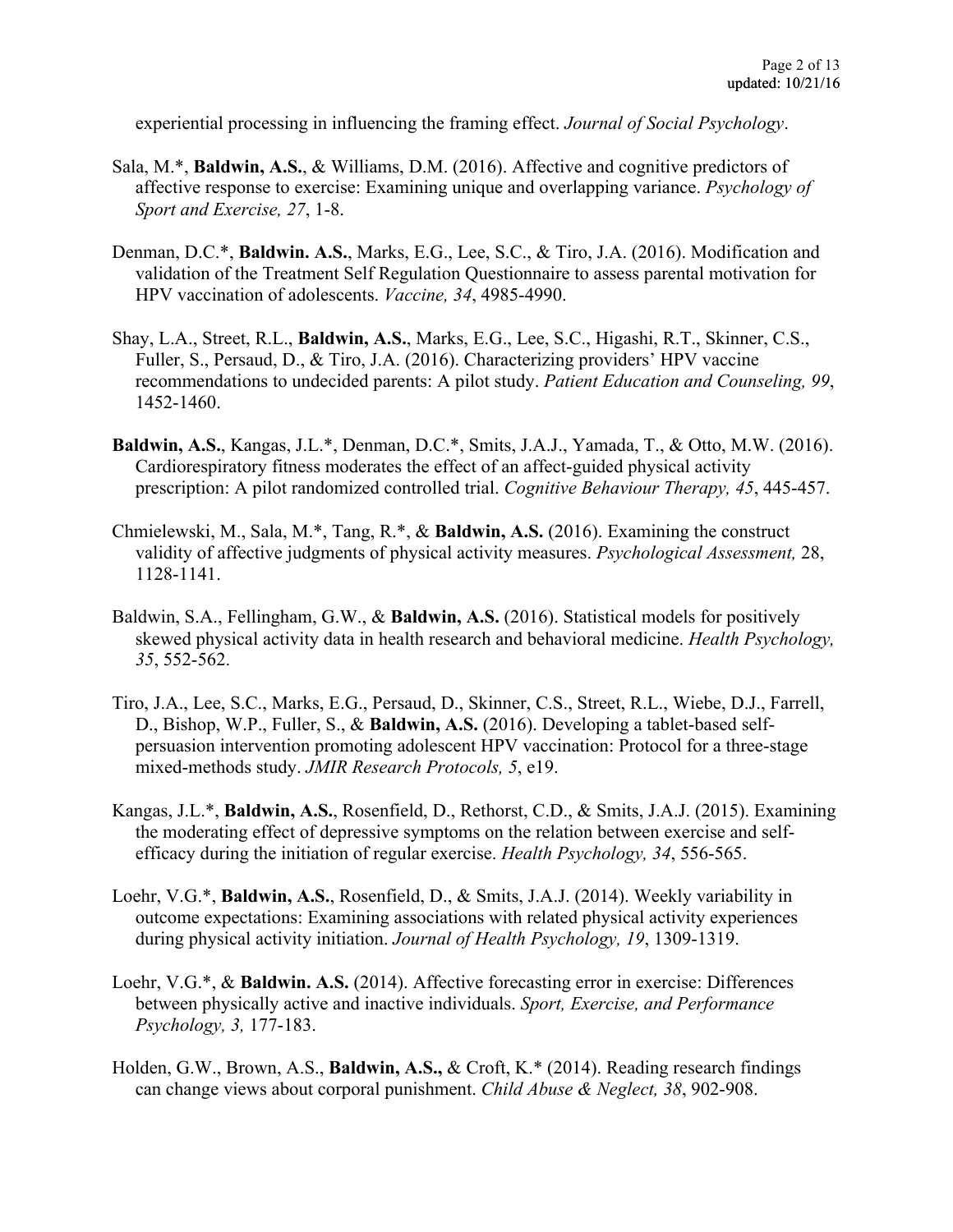- **Baldwin, A.S.**, Rothman, A.J., Vander Weg, M.W., & Christensen, A.J. (2013). Examining the causal effects and mediating process underlying self-generated health arguments for exercise and smoking cessation. *Health Psychology, 32*, 1209-1217.
- **Baldwin, A.S.**, Baldwin, S.A., Loehr, V.G.\*, Kangas, J.L.\*, & Frierson, G. (2013). Elucidating satisfaction with physical activity: An examination of the day-to-day associations between experiences with physical activity and satisfaction during physical activity initiation. *Psychology & Health, 28*, 1424-1441.
- **Baldwin, A.S.,** Bruce, C.M., & Tiro, J.A. (2013). Understanding how mothers of adolescent girls obtain information about the HPV vaccine: Associations between mothers' health beliefs, information seeking, and vaccination intentions in an ethnically diverse sample*. Journal of Health Psychology, 18*, 921-933.
- DeBoer, L.B.\*, Tart, C.D.\*, Presnell, K.E., Powers, M.B., **Baldwin, A.S.**, & Smits, J.A.J. (2012). Physical activity as moderator of the relation between anxiety sensitivity in binge eating. *Eating Behaviors, 13*, 194-201.
- Kellerman, Q.D., Christensen, A.J., **Baldwin, A.S.**, & Lawton, W.J. (2010). Association between depressive symptoms and mortality risk in chronic kidney disease*. Health Psychology, 29*, 594-600.
- **Baldwin, A.S.**, Rothman, A.J., & Jeffery, R.W. (2009). Satisfaction with weight loss: Examining the longitudinal covariation between people's weight-loss-related outcomes and experiences and their satisfaction. *Annals of Behavioral Medicine, 38*, 213-224.
- **Baldwin, A.S.**, Rothman, A.J., Hertel, A.W., Keenan, N.K., & Jeffery, R.W. (2009). Longitudinal associations between people's cessation-related experiences and their satisfaction with cessation. *Psychology & Health, 24*, 187-201.
- Kaboli, P.K., **Baldwin, A.S.**, Henderson, M.S., Ishani, A., Cvengros, J.A., & Christensen, A.J. (2009). Measuring preferred role orientations for patients and providers in Veterans Administration and university general medicine clinics. *The Patient: Patient-Centered Outcomes Research, 2*, 33-38.
- Katz, D.A., Graber, M., Birrer, E., Lounsbury, P., **Baldwin. A.S.**, Hillis, S.L., & Christensen, A.J. (2009). Health beliefs toward cardiovascular risk reduction in patients admitted to chest pain observation units. *Academic Emergency Medicine, 16*, 379-387.
- **Baldwin, A.S.**, Kiviniemi, M.T., & Snyder, M. (2009). A subtle source of power: The effect of having an expectation on anticipated interpersonal power. *Journal of Social Psychology, 149*, 82-104.
- **Baldwin, A.S.**, Cvengros, J.A., Christensen, A.J., Ishani, A., & Kaboli, P.K. (2008). Preferences for a patient-centered role orientation: Association with patient-information-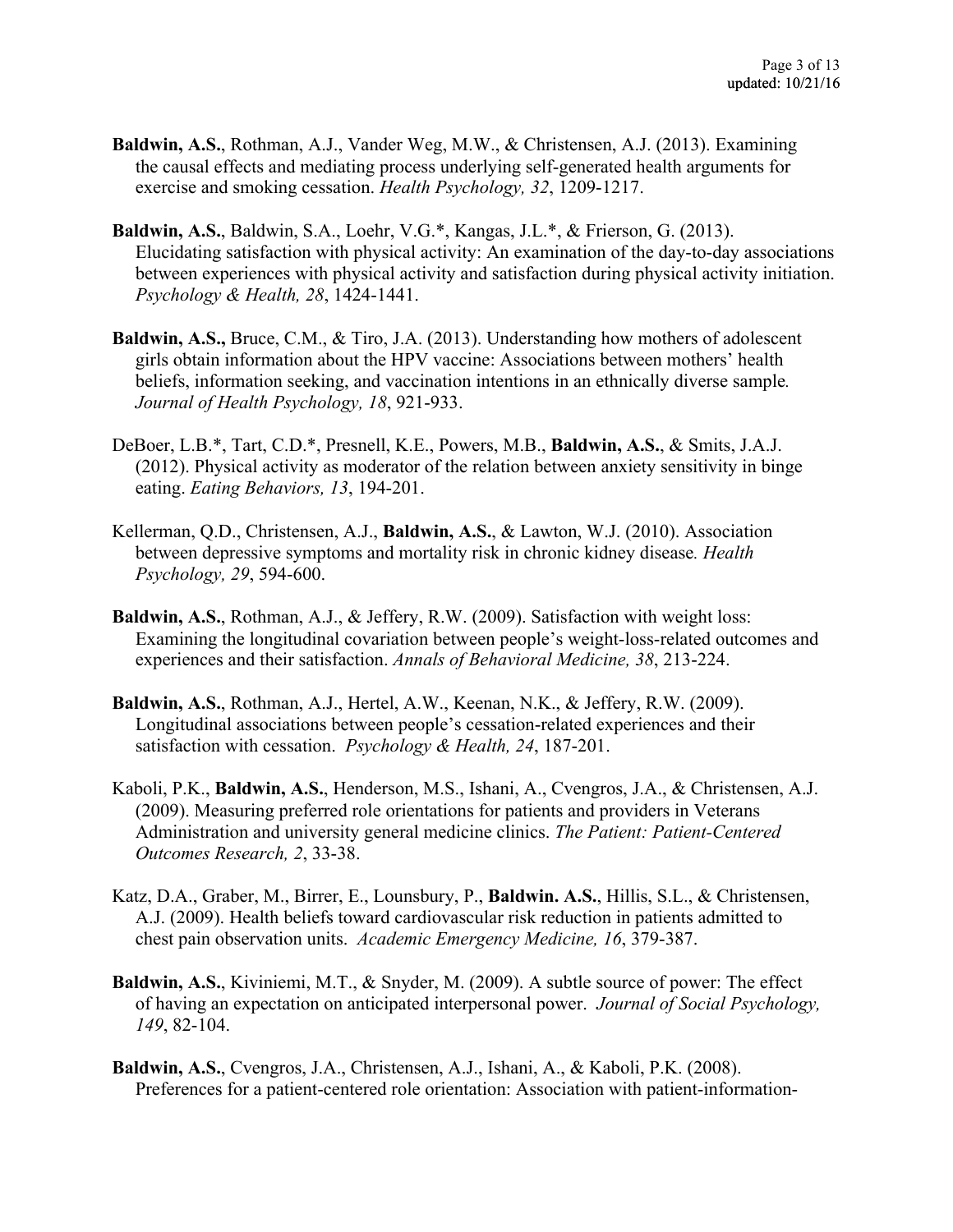seeking behavior and clinical markers of health. *Annals of Behavioral Medicine, 35*, 80-86.

- **Baldwin, A.S.**, Rothman, A.J., Hertel, A.W., Linde, J.A., Jeffery, R.W., Finch, E., & Lando, H. (2006). Specifying the determinants of the initiation and maintenance of behavior change: An examination of self-efficacy, satisfaction, and smoking cessation. *Health Psychology, 25*, 626-634.
- Linde, J.A., Rothman, A.J., **Baldwin, A.S.**, & Jeffery, R.W. (2006). The impact of self efficacy on behavior change and weight change among overweight participants in a weight loss trial. *Health Psychology, 25*, 282-291.
- Sullivan, H.W., Worth, K.A., **Baldwin, A.S.**, & Rothman, A.J. (2006). The effect of approach and avoidance referents on academic outcomes: A test of competing predictions. *Motivation and Emotion, 30*, 157-164.

#### **BOOK CHAPTERS (\*student author)**

- **Baldwin, A.S.**, & Sala. M.\* (in press). Perceived satisfaction with health behavior change. To appear in D. Williams, R. Rhodes, & M. Conner (Eds.), *Affective determinants of health behavior*. Oxford University Press.
- Rothman, A.J., & **Baldwin, A.S.** (in press). A person x intervention strategy approach to understanding health behavior. To appear in K. Deaux & M. Snyder (Eds.), *Handbook of personality and social psychology*  $(2^{nd}$  ed.). Oxford University Press.
- **Baldwin, A.S.**, & Sala, M.\* (in press). Health behavior. To appear in A. Wenzel (Ed.), *The SAGE Encyclopedia of Abnormal and Clinical Psychology*. SAGE.
- **Baldwin, A.S.**, & Sala, M.\* (in press). Promotion of healthy behavior. To appear in A. Wenzel (Ed.), *The SAGE Encyclopedia of Abnormal and Clinical Psychology*. SAGE.
- Rothman, A.J., **Baldwin, A.S.**, Burns, R.J., & Fuglestad, P.T. (in press). Strategies to promote the maintenance of behavior change: Moving from theoretical principles to practice. To appear in M. Diefenbach, D. Bowen, & S. Miller (Eds.), *Handbook of Health Decision Science*. Springer.
- **Baldwin, A.S.** (2013). Attitudes. In M.D. Gellman & J.R. Turner (Eds.), *Encyclopedia of Behavioral Medicine* (pp. 155-159). Springer.
- **Baldwin, A.S.** & Loehr, V.G.\* (2013). Individual differences. In M.D. Gellman & J.R. Turner (Eds.), *Encyclopedia of Behavioral Medicine* (pp. 1054-1058). Springer.
- Rothman, A.J., & **Baldwin, A.S.** (2012). A person x intervention strategy approach to understanding health behavior. In K. Deaux & M. Snyder (Eds.), *Handbook of personality and social psychology* (pp. 729-752). Oxford University Press.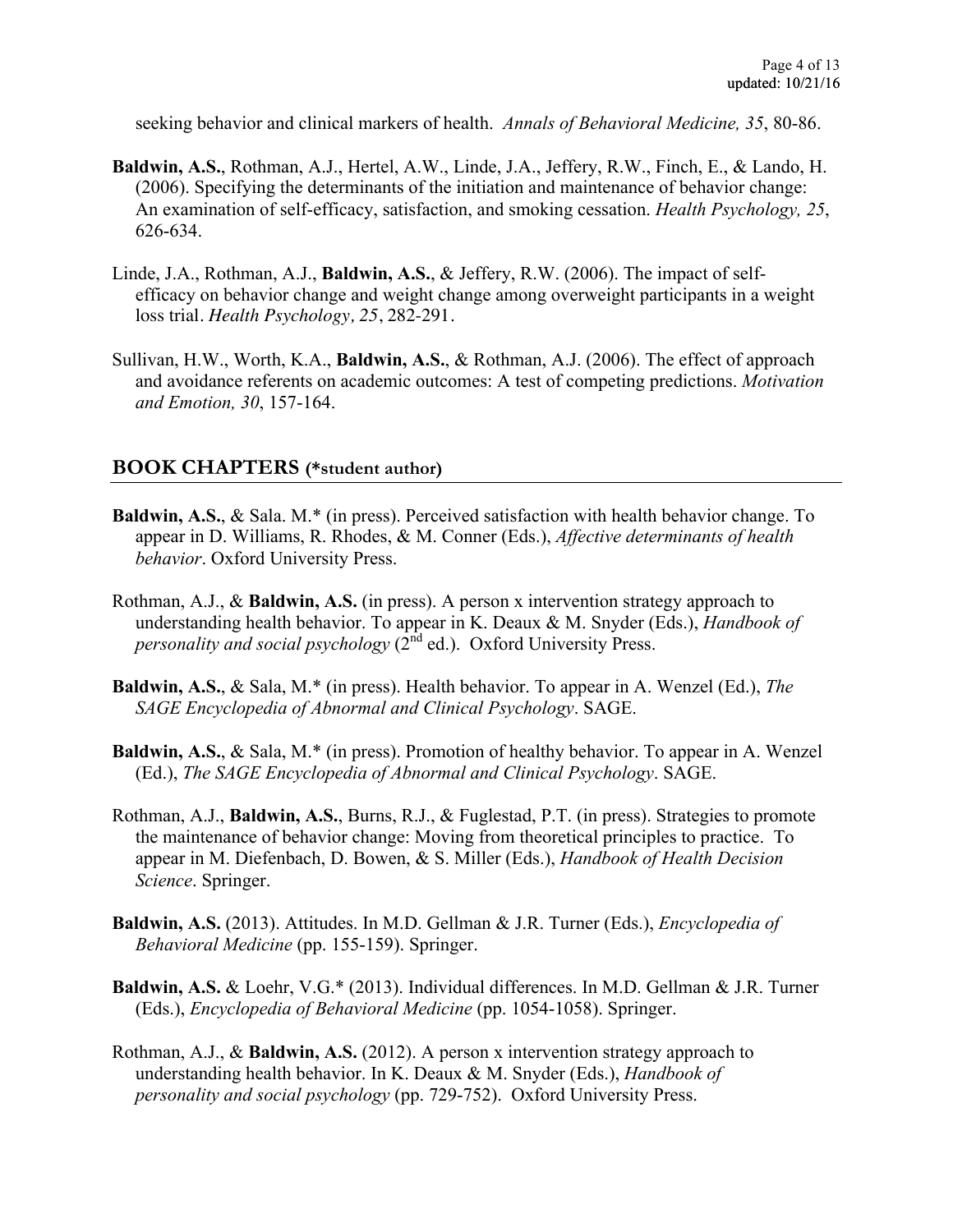- Rothman, A.J., **Baldwin, A.S.**, Hertel, A.W., & Fuglestad, P. (2011). Self-regulation and behavior change: Disentangling behavioral initiation and behavioral maintenance. In K. Vohs & R. Baumeister (Eds.), *Handbook of self-regulation: Research, theory, and applications* (2<sup>nd</sup>) ed.; pp. 106-122). New York, NY: Guilford Press.
- **Baldwin, A.S.**, Kellerman, Q.D., & Christensen, A.J. (2010). Coping with chronic illness. In J. Suls, K. Davidson, & R. Kaplan (Eds.), *Handbook of health psychology and behavioral medicine* (pp. 494 – 507). New York, NY: Guilford Press.
- Rothman, A.J., Hertel, A.W., **Baldwin, A.S.**, & Bartels, R. (2007). Understanding the determinants of health behavior change: Integrating theory and practice. In J. Shah & W. Gardner (Eds.), *Handbook of motivation science* (pp. 494-507). New York, NY: Guilford Press.
- Rothman, A.J., **Baldwin, A.S.**, & Hertel, A.W. (2004). Self-regulation and behavior change: Disentangling behavioral initiation and behavioral maintenance. In R. Baumeister  $\& K$ . Vohs (Eds.), *Handbook of self-regulation: Research, theory, and applications* (pp. 130-148). New York, NY: Guilford Press.

### **MANUSCRIPTS UNDER REVIEW/IN PREPARATION (\*student author)**

- **Baldwin, A.S.**, Denman, D.C.\*, Sala, M.\*, Wiebe, D.J., Skinner, C.S., Lee, S.C., Marks, E.G., Ferrell, D., & Tiro, J.T. (2016). *Translating self-persuasion into an HPV vaccine promotion intervention for safety-net patients*. Manuscript under review.
- Rochefort, C.\*, Chmielewski, M., & **Baldwin, A.S.** (2016). *Experiential avoidance moderates the relation between exercise enjoyment and exercise behavior*. Manuscript under review.
- Kangas, J.L.\*, & **Baldwin, A.S.** (2016). *Time perspective as a moderator of daily perceptions of exercise benefits and satisfaction with regular exercise*. Manuscript in preparation.
- Ottolenghi, J.H.\*, & **Baldwin, A.S.** (2016). *The influence of men's knowledge and beliefs about the human papillomavirus virus (HPV) and its vaccine on intentions to vaccinate*. Manuscript in preparation.
- Loehr, V.G.\*, & **Baldwin, A.S.** (2016). *Unpacking the expectancy violation effect in physical activity: Examining the effect of retrospective, peak, and average reports of experiences*. Manuscript in preparation.
- Denman, D.C.\*, Graham, A.R.\*, Loehr, V.G.\*, & **Baldwin, A.S.** (2016). *Body mass index (BMI) as a moderator of affective forecasting errors in exercise*. Manuscript in preparation.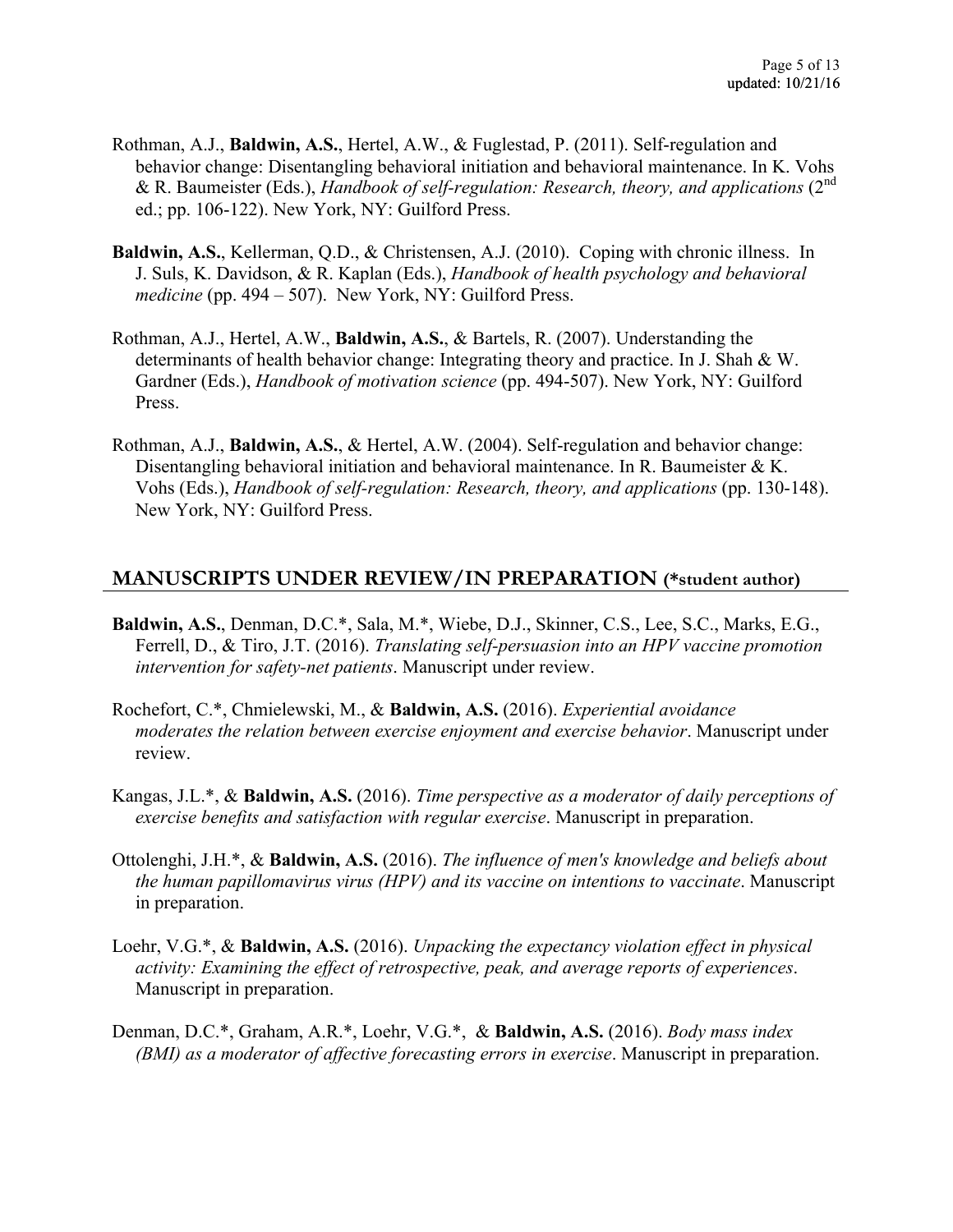### **RESEARCH GRANTS**

| NIH/NCI (R01CA178414)                                                                       | Baldwin/Tiro (PIs) $7/1/13 - 4/30/18$ |                    |
|---------------------------------------------------------------------------------------------|---------------------------------------|--------------------|
| Developing a Self-Persuasion Intervention Promoting Adolescent HPV Vaccination              |                                       |                    |
| Total Costs: \$2,034,308                                                                    |                                       |                    |
| Role: Principal Investigator                                                                |                                       |                    |
| NIH/NCI (R01CA178414-S1)                                                                    | Baldwin/Tiro (PIs)                    | $5/1/14 - 4/30/16$ |
| Diversity Supplement                                                                        |                                       |                    |
| Support for graduate research assistant on self-persuasion intervention for HPV vaccination |                                       |                    |
| <b>Total Costs: \$92,045</b>                                                                |                                       |                    |
| Role: Principal Investigator                                                                |                                       |                    |
| University Research Council Grant (SMU)                                                     | Baldwin (PI)                          | $3/1/10 - 5/31/11$ |
| Daily Experiences with Exercise                                                             |                                       |                    |
| Total Costs: \$4000                                                                         |                                       |                    |
| Role: Principal Investigator                                                                |                                       |                    |
|                                                                                             |                                       |                    |

## **INVITED PRESENTATIONS**

*Determinants of regular exercise: A pilot intervention to make exercise more pleasant*. Invited talk presented at Southern Methodist University, Department of Applied Physiology and Wellness, Research on Exercise and Wellness Group Colloquium; March 28, 2014.

- *Self-generated arguments for health behavior: Understanding basic processes and applications to behavioral interventions*. Invited talk presented at the University of North Texas, Department of Psychology, Health Psychology Research Group Colloquium; April 12, 2013.
- *Understanding the influence of exercise experiences and exercise satisfaction and why it matters*. Invited talk presented at Southern Methodist University, Department of Applied Physiology and Wellness, Research on Exercise and Wellness Group Colloquium; February 24, 2012.
- *Understanding influences of satisfaction with exercise and why it matters.* Invited talk presented at Brigham Young University, Department of Psychology Colloquium; November 29, 2011.
- *Perceived satisfaction with changes in health behaviors: Where does it come from and why does it matter?* Invited talk presented at the University of Texas – Arlington, Department of Psychology Colloquium; February 26, 2010.

## **CONFERENCE PRESENTATIONS (past five years; \*student author)**

**Baldwin, A.S.** (2016, April). *Developing novel interventions and advancing theory: Keys to*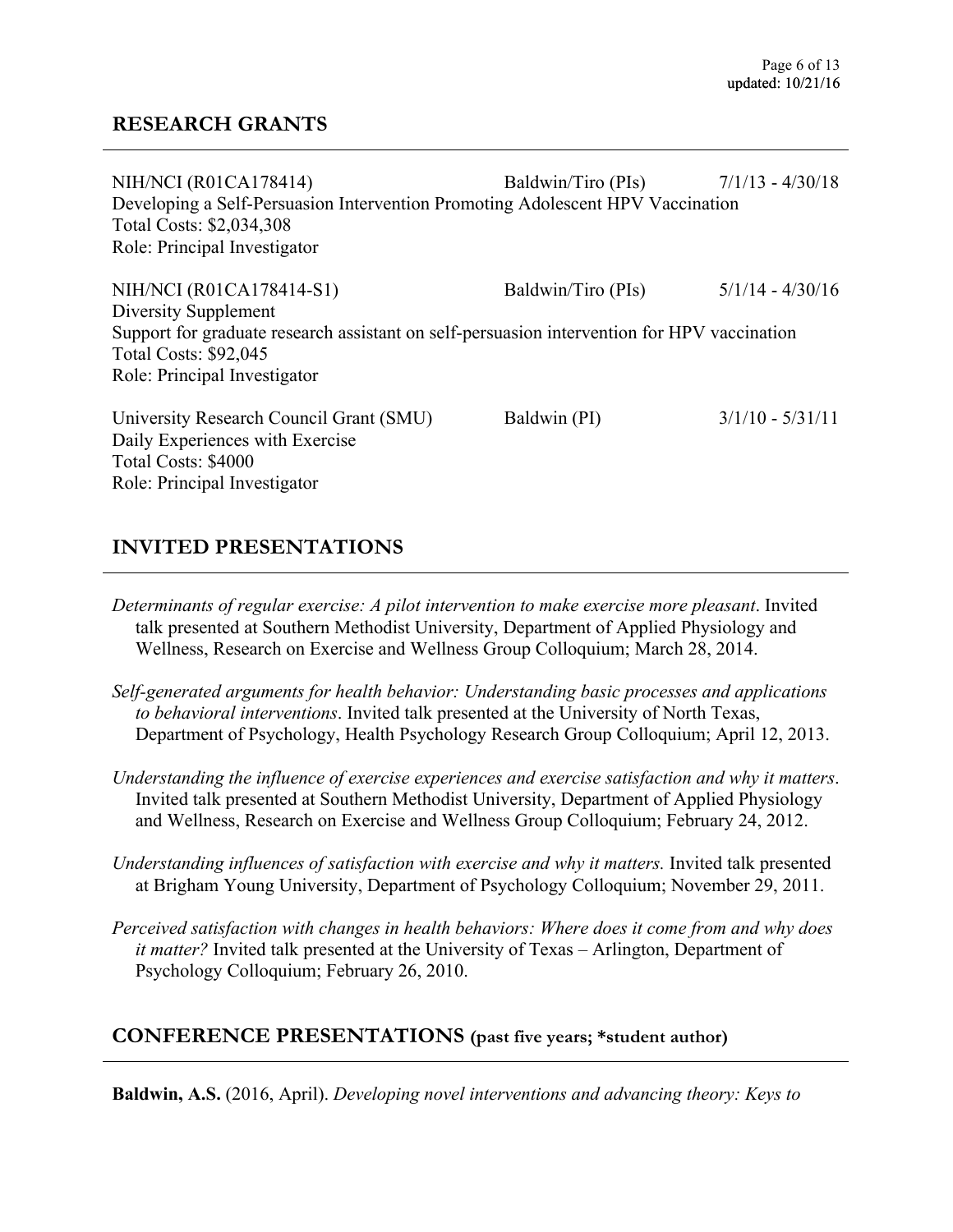*successful collaborations between basic and applied scientists*. Chaired and participated in panel discussion at the annual meeting of the Society of Behavioral Medicine, Washington, DC.

- Denman, D.C.\*, & **Baldwin, A.S.** (2016, April). *Examining the effects of matching and choice on evaluations of arguments for smoking cessation and cessation intentions*. Presented at the annual meeting of the Society of Behavioral Medicine, Washington, DC.
- Rochefort, C.\*, Chmielewski, M., & **Baldwin, A.S.** (2016, April). *Experiential avoidance moderates the relation between intrinsic enjoyment and exercise*. Presented at the annual meeting of the Society of Behavioral Medicine, Washington, DC.
- Sala, M.\*, Chmielewski, M., Tang, R.\*, & **Baldwin, A.S.** (2016, April). *The convergent and discriminant validity of affective judgments of physical activity measures.* Presented at the annual meeting of the Society of Behavioral Medicine, Washington, DC.
- Kangas, J. L.\* & **Baldwin, A.S.** (2016, April). *A pilot motivational interviewing-inspired writing intervention to increase regular exercise.* Presented at the annual meeting of the Society of Behavioral Medicine, Washington, DC.
- **Baldwin, A.S.**, Denman, D.C.\*, Sala, M.\*, Marks, E.G., & Tiro, J.A. (2016, January). *Developing a self-persuasion intervention to promote adolescent HPV vaccination for a safety-net population*. Presented at the Social Personality Health Network Preconference to the annual meeting of the Society for Personality and Social Psychology, San Diego, CA.
- Denman, D.C.\*, **Baldwin, A.S.**, Marks, E.G., Lee, S.C., & Tiro, J.A. (2016, January). *Measurement of motivation for HPV vaccination in safety-net clinic populations*. Presented at the Social Personality Health Network Preconference to the annual meeting of the Society of Personality and Social Psychology, San Diego, CA.
- Kangas, J.L.\*, **Baldwin, A.S.**, Denman, D.C.\*, Smits, J.A.J., Yamada, T. & Otto, M.W. (2016, January). *Cardiorespiratory fitness moderates the effect of an affect-guided physical activity prescription: A pilot randomized controlled trial.* Presented at the Social Personality Health Network Preconference to the annual meeting of the Society of Personality and Social Psychology, San Diego, CA.
- Denman, D.C.\*, Tiro, J.A., Marks, E.G., Farrell, D., Lee, S.C., & **Baldwin, A.S.** (2015, November). *Development of a tablet-based application to elicit self-persuasion about HPV vaccination among undecided parents*. Presented at the AACR Conference on the Science of Cancer Health Disparities in Racial/Ethnic Minorities and the Medically Underserved, Atlanta, GA.
- Denman, D.C.\*, **Baldwin, A.S.**, Marks, E.G., Lee, S.C., & Tiro, J.A. (2015, November). *Measurement of motivation for HPV vaccination in safety-net clinic populations*. Presented at CPRIT's Innovations in Cancer Prevention and Research Conference, Austin, TX.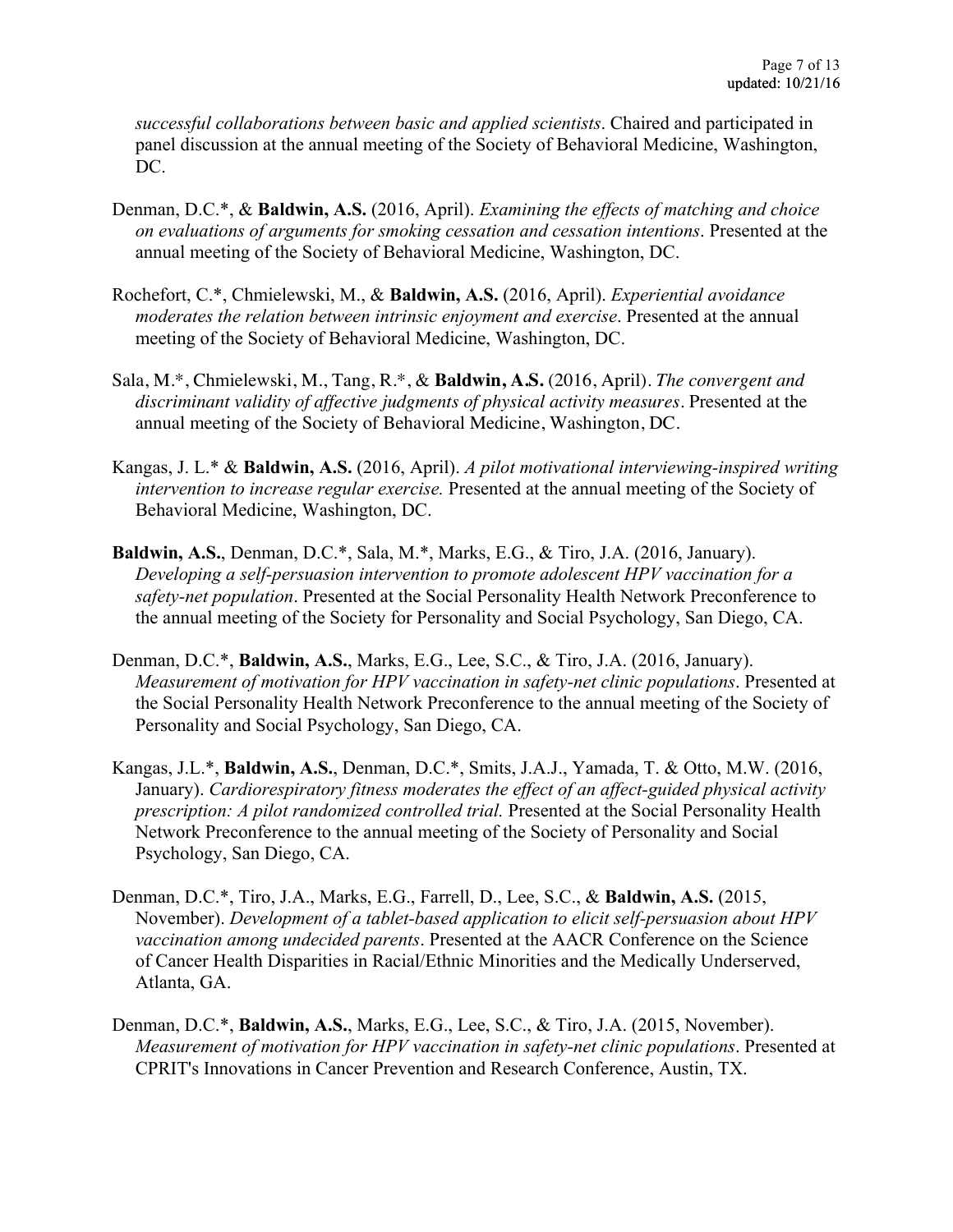- Sala, M.\*, Brandon, A., Hynan, L.S., **Baldwin, A.S.**, & Puzziferri, N. (2015, November). *The Bariatric Behavior Efficacy Measure (BB-EM) to inform post-bariatric surgery interventions*. Presented at The Obesity Society, Los Angeles, CA.
- Tiro, J.A., Marks, E.G., Shay, L.A., Persaud, D., Street, R.L., Fuller, S., Lee, S.C., & **Baldwin, A.S.** (2015, October). *Direct versus qualified HPV vaccine recommendations: How providers' communication style might influence their recommendation*. Presented at the International Conference on Communication in Healthcare, New Orleans, LA.
- Marks, E.G., **Baldwin, A.S.**, Shay, L.A., Street, R.L., Lee, S.C., Persaud, D., Fuller, S., & Tiro, J.A. (2015, October). *Active parental communication during parent-provider discussions about HPV vaccination*. Presented at the International Conference on Communication in Healthcare, New Orleans, LA.
- **Baldwin, A.S.** (2015, September). *Self-persuasion: A promising theory-based intervention strategy to aid parental HPV vaccine decision-making*. Presented at the International Papillomavirus Conference, Lisbon, Portugal.
- **Baldwin, A.S.**, Marks, E.G., Shay, L.A., Street, R.L., Lee, S.C., Persaud, D., Fuller, S., & Tiro, J.A. (2015, September). *Active parental communication during parent-provider discussions about HPV vaccination*. Presented at the International Papillomavirus Conference, Lisbon, Portugal.
- Tiro, J.A., Marks, E.G., Shay, L.A., Persaud, D., Street, R.L., Fuller, S., Lee, S.C., & **Baldwin, A.S.** (2015, September). *Direct versus qualified HPV vaccine recommendations: How providers' communication style might influence their recommendation*. Presented at the International Papillomavirus Conference, Lisbon, Portugal.
- **Baldwin, A.S.**, Denman, D.C.\*, Kangas, J.L.\*, Smits, J.A.J., Yamada, T., & Otto, M.W. (2015, April). *The effect of an affect-based exercise intervention on implicit attitudes toward exercise*. Presented at the annual meeting of the Society of Behavioral Medicine, San Antonio, TX.
- Denman, D.C.\*, **Baldwin, A.S.**, Marks, E.G., Mejias, C., Lee, S.C., & Tiro, J.A. (2015, April). *Measurement of intrinsic and extrinsic motivation for HPV vaccination in safety-net clinic populations.* Presented at the annual meeting of the Society of Behavioral Medicine, San Antonio, TX.
- Denman, D.C.\*, & **Baldwin, A.S.** (2015, April). *The effect of implicit and explicit attitudes on physical activity: Understanding failures to exercise when planned*. Presented at the annual meeting of the Society of Behavioral Medicine, San Antonio, TX.
- Sala, M.\*, Kangas, J.L.\*, & **Baldwin, A.S.** (2015, April). *Associations with affective response during exercise: Comparing implicit and affective attitudes and behavioral intentions*. Presented at the annual meeting of the Society of Behavioral Medicine, San Antonio, TX.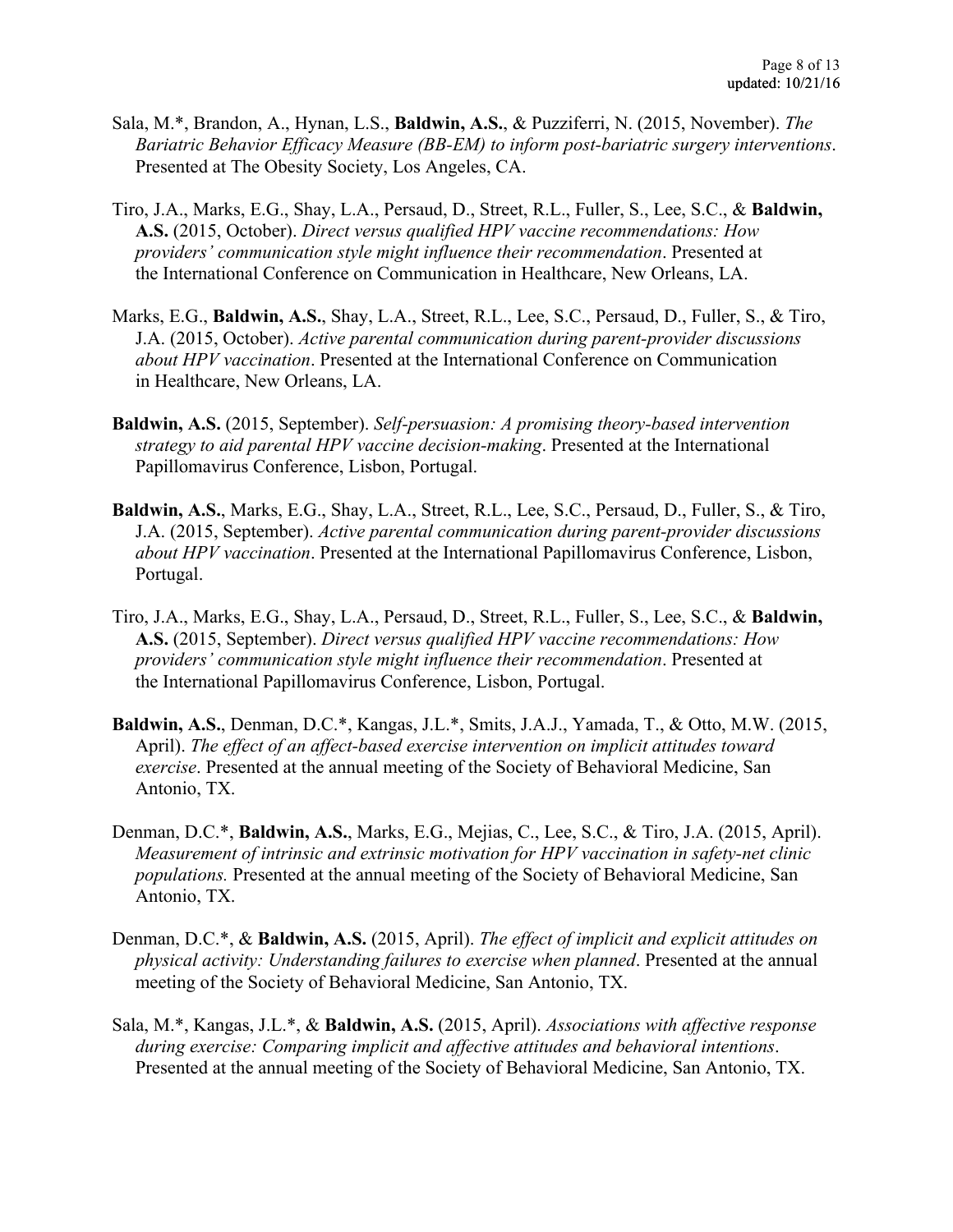- Tiro, J.A., Marks, E.G., Farrell, D., Lee, S.C., Skinner, C.S., Persaud, D., Fuller, S., & **Baldwin, A.S.** (2015, March). *Development of a self-persuasion tablet-based application for parents undecided about HPV vaccination*. Presented at the annual meeting of the American Society of Preventive Oncology, Birmingham, AL.
- Denman, D.C.\*, Kangas, J.L.\*, **Baldwin, A.S.**, Smits, J.A.J., & Otto, M.W. (2015, February). *The effect of an affect-based exercise intervention on implicit attitudes toward exercise*. Presented at the annual meeting of the Society for Personality and Social Psychology, Long Beach, CA.
- Denman, D.C.\*, Graham, A.R.\*, Loehr, V.G.\*, & **Baldwin, A.S.** (2014, April). *Body mass index (BMI) as a moderator of affective forecasting errors in exercise*. Presented at the annual meeting of the Society of Behavioral Medicine, Philadelphia, PA.
- **Baldwin, A.S.**, Potter, S.M.\*, & Loehr, V.G.\* (2014, April). *Using observational and experimental studies to test competing hypotheses from the Health Belief Model and the Theory of Planned Behavior on flu vaccination*. Presented at the annual meeting of the Society of Behavioral Medicine, Philadelphia, PA.
- Kangas, J.L.\*, & **Baldwin, A.S.** (2014, April). *Time perspective as a moderator of daily perceptions of exercise benefits and satisfaction with regular exercise*. Presented at the annual meeting of the Society of Behavioral Medicine, Philadelphia, PA.
- **Baldwin, A.S.**, & Potter, S.M.\* (2014, February). *Testing competing predictions from the Health Belief Model and the Theory of Planned Behavior on flu vaccine intentions*. Presented at the annual meeting of the Society for Personality and Social Psychology, Austin, TX.
- Denman, D.C.\*, Graham, A.R.\*, Loehr, V.G.\*, & **Baldwin, A.S.** (2014, February). *The moderating effect of body mass index (BMI) on affective forecasting errors in exercise*. Presented at the annual meeting of the Society for Personality and Social Psychology, Austin, TX.
- Kangas, J.L.\*, & **Baldwin, A.S.** (2013, March). *The moderating effect of depressive symptoms on daily exercise self-efficacy during physical activity initiation*. Presented at the annual meeting of the Society of Behavioral Medicine, San Francisco, CA.
- **Baldwin, A.S.**, & Loehr, V.R.\* (2013, January). *The affective forecasting gap in exercise: Examining expected and actual enjoyment with exercise among physically inactive and active individuals*. Presented at the annual meeting of the Society for Personality and Social Psychology, New Orleans, LA.
- Smith, N.B.\*, **Baldwin, A.S.**, Jeter, A.M.\*, Trueba, A.F.\*, & Meuret, A.E. (2012, November). *Differences in attitudes and perceptions among self-injuring versus non-injuring college students*. Presented at the annual meeting of the Association for Behavioral and Cognitive Therapies, National Harbor, MD.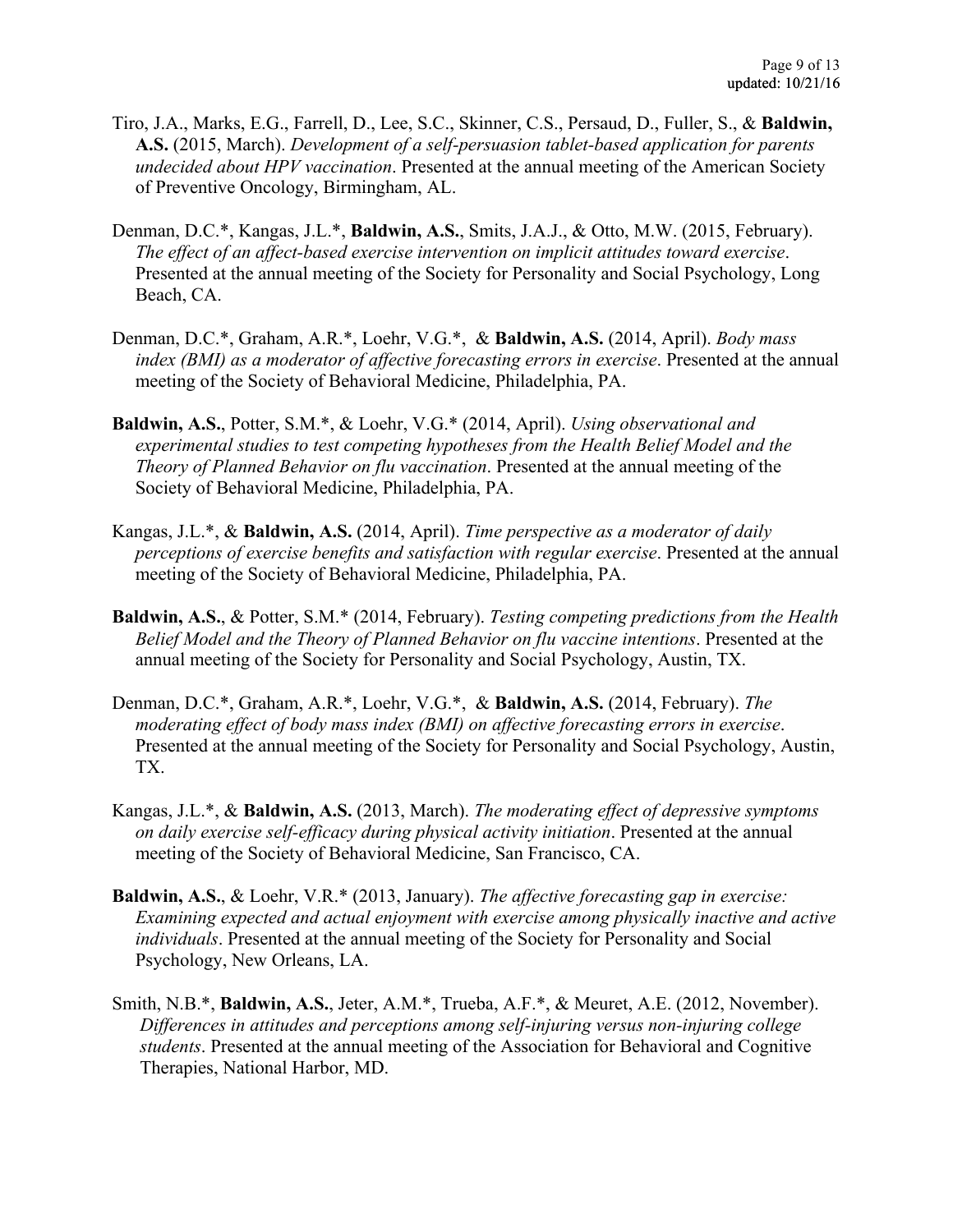- **Baldwin, A.S.**, Loehr, V.R.\*, Kangas, J.L.\*, Frierson, G., & Baldwin, S.A. (2012, April). *Within-day and next-day associations between psychosocial experiences and satisfaction during physical activity initiation*. Presented at the annual meeting of the Society of Behavioral Medicine, New Orleans, LA.
- Loehr, V.R.\*, & **Baldwin, A.S.** (2012, April). *Relations between expected and actual enjoyment on intention to exercise among sedentary and active individuals*. Presented at the annual meeting of the Society of Behavioral Medicine, New Orleans, LA.
- Kangas, J.L.\*, Loehr, V.R.,\* & **Baldwin, A.S.** (2012, April). *Examining the psychological processes associated with affective response to exercise*. Presented at the annual meeting of the Society of Behavioral Medicine, New Orleans, LA.
- Loehr, V.R.\*, Rosenfield, D., Smits, J.A.J., & **Baldwin, A.S.** (2012, April). *Examining the effects of experiences and optimism on physical activity outcome expectations*. Presented at the annual meeting of the Soceity of Behavioral Medicine, New Orleans, LA.
- **Baldwin, A.S.**, Loehr, V.R.\*, Kangas, J.L.\*, Frierson, G., & Baldwin, S.A. (2012, January). *Examining the within-day and next-day associations between psychosocial experiences and satisfaction during physical activity initiation*. Presented at the annual meeting of the Society for Personality and Social Psychology, San Diego, CA.

## **TEACHING EXPERIENCE**

#### **Instructor, Southern Methodist University**

Graduate Seminar, Foundations in Psychology Spring 2016 Graduate Seminar, Health Psychology Fall 2014, Fall 2016 Graduate Seminar, Social Psychology Fall 2009, Fall 2011, Spring 2014 Social Psychology Fall 2008, Spring 2009, Spring 2010, Fall 2010, Spring 2011 Health Psychology Spring 2012, Spring 2013, Fall 2013, Spring 2014, Spring 2015, Fall 2015, Spring 2016 Research Methods in Psychology Spring 2009, Spring 2010, Fall 2012

## **Instructor, University of Iowa**

Health Psychology Spring 2007, Summer 2007, Spring 2008

#### **Instructor, University of Minnesota**

Social Psychology and Health Behavior Fall 2005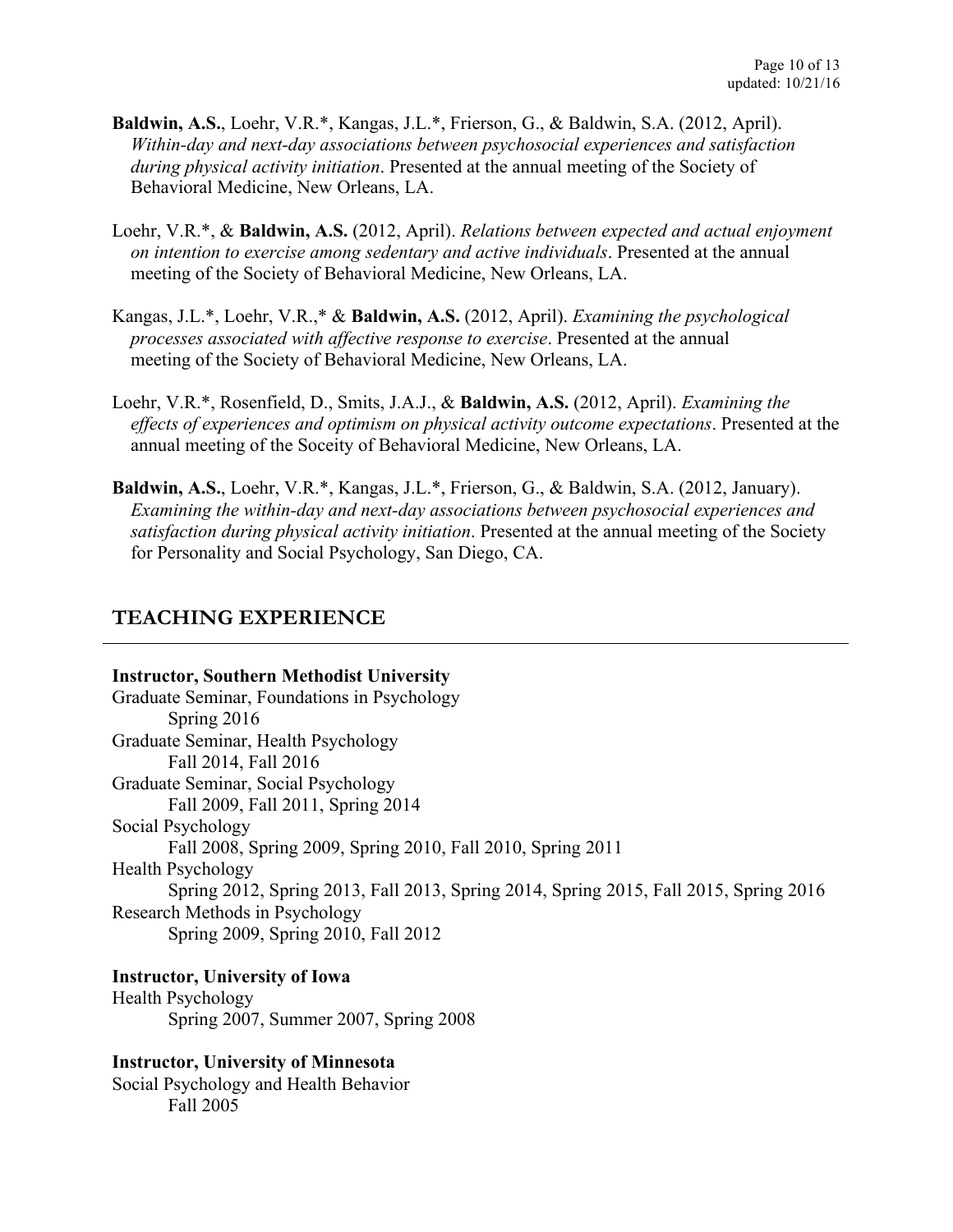Introduction to Social Psychology Summer 2001, Summer 2002, Spring 2005 Introduction to Psychology Summer 2004 Major Project in Psychology Fall 2003, Spring 2004, Fall 2004, Summer 2005

## **MENTORSHIP EXPERIENCE**

## **Doctoral Students (Clinical Psychology)** Valerie Loehr, August 2009 – June 2015 \*Currently employed at Dallas VA Medical Center Julie Kangas, August 2011 – June 2016 \*Currently a post-doctoral fellow at San Diego VA Medical Center Deanna Denman, August 2013 – present Margaret Sala, August 2014 – present Catherine Rochefort, August 2015 – present **Undergraduate Advisees** Joseph Ottolenghi, August 2010 – May 2013 \*Advised Honors project \*Currently a medical student at Florida International University Andrea Graham, August 2010 – May 2013 \*Advised undergraduate research project as a Hamilton Scholar \*Completed an MS in Speech Pathology at San Jose State University Sean Potter, August 2011 – May 2014 \*Advised undergraduate research project \*Currently a PhD student in Industrial/Organizational Psychology at the University of South Florida Steven Schiele, January 2013 – May 2014 \*Advised Honors project \*Currently a PhD student in Clinical Psychology at Ohio State University Skylar Jayes, August 2016 – present \*Advised undergraduate research project as a Hamilton Scholar

# **AWARDS AND HONORS**

Exceptional Service, APA Division 38 (Health Psychology), 2011 Fellow, NIH/OBSSR Summer Institute on Design and Conduct of Randomized Clinical Trials Involving Behavioral Interventions (competitive application), 2009 Gough Travel Award, Dept. of Psychology, University of Minnesota, 2003-2005 Student Travel Award, American Psychological Association, 2002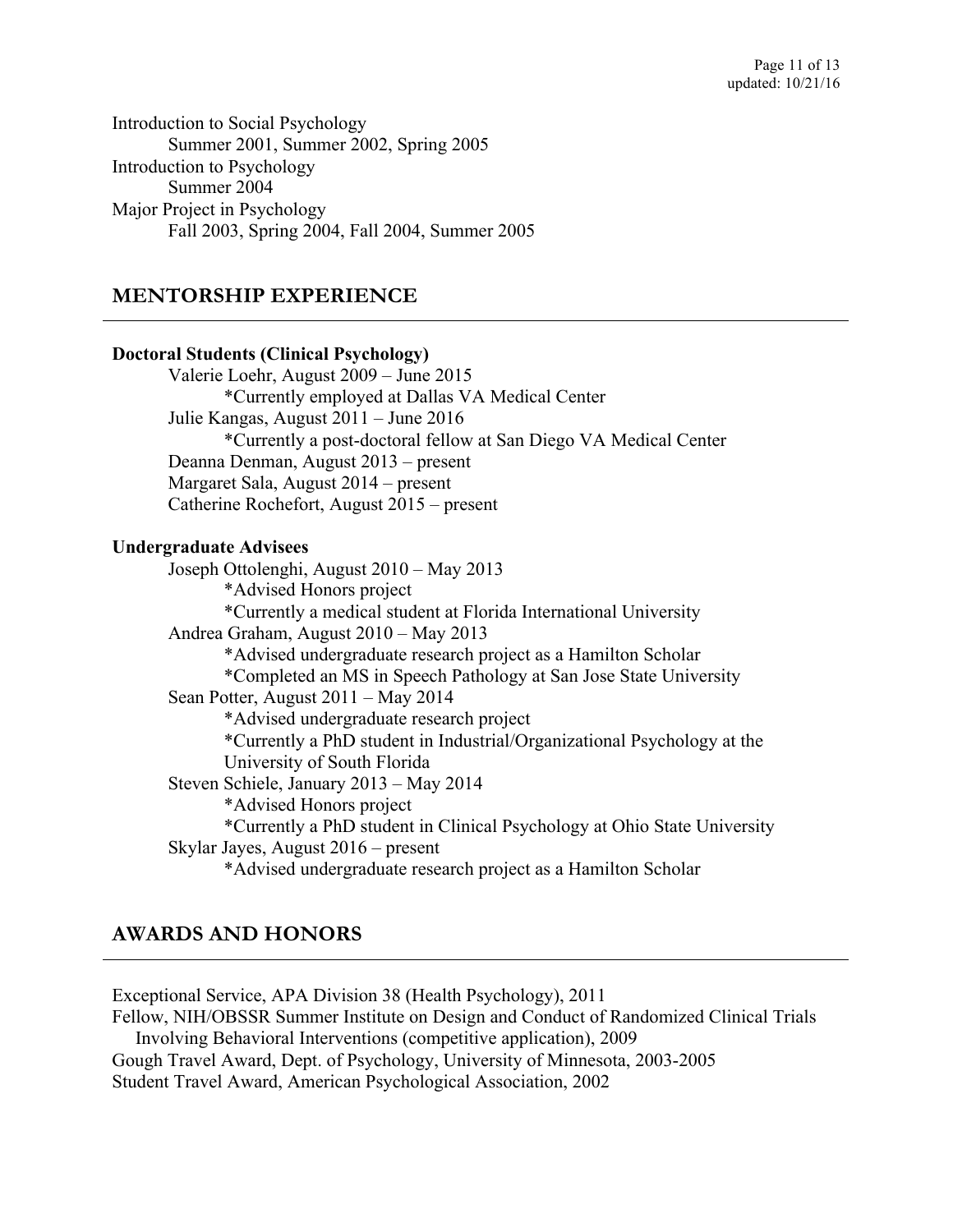# **DEPARTMENT AND UNIVERSITY SERVICE**

Chair, Institutional Review Board (IRB), 2016-present Member, Institutional Review Board (IRB), 2014-2016 Member, Dedman College Promotion & Tenure Committee, 2016-present Member, Dedman College Dean's SWOT Committee, 2015 Chair, Faculty Search Committee, Psychology Department, 2014-15, 2015-16 Member, Faculty Search Committee, Psychology Department, 2010-11, 2011-12, 2013-14, 2016-17 Member, Graduate Admissions Committee, Psychology Department, 2009-10

#### **PROFESSIONAL MEMBERSHIPS AND SERVICE**

American Psychological Association Association of Psychological Science Society of Behavioral Medicine Society for Health Psychology (APA Division 38) Society for Personality and Social Psychology Social Personality and Health Network

Associate Editor, *Journal of Behavioral Medicine* 2015-present

Editorial Board Member, *Annals of Behavioral Medicine* 2015-present

Guest Associate Editor, *Journal of Obesity* Special Issue: "Depression, Obesity, Eating Behavior, and Physical Activity" August 2011 – July 2012

| Ad hoc reviewer: | <b>Addiction</b>                                                    |
|------------------|---------------------------------------------------------------------|
|                  | <b>Annals of Behavioral Medicine</b>                                |
|                  | <b>Behavior Therapy</b>                                             |
|                  | <b>Behavioral Medicine</b>                                          |
|                  | <b>Health Psychology</b>                                            |
|                  | <b>Health Education Journal</b>                                     |
|                  | International Journal of Behavioral Nutrition and Physical Activity |
|                  | International Journal of Environmental Research and Public Health   |
|                  | International Journal of Psychology                                 |
|                  | Journal of Consulting and Clinical Psychology                       |
|                  | Journal of Health Psychology                                        |
|                  | Journal of Personality and Social Psychology                        |
|                  | Journal of Public Health                                            |